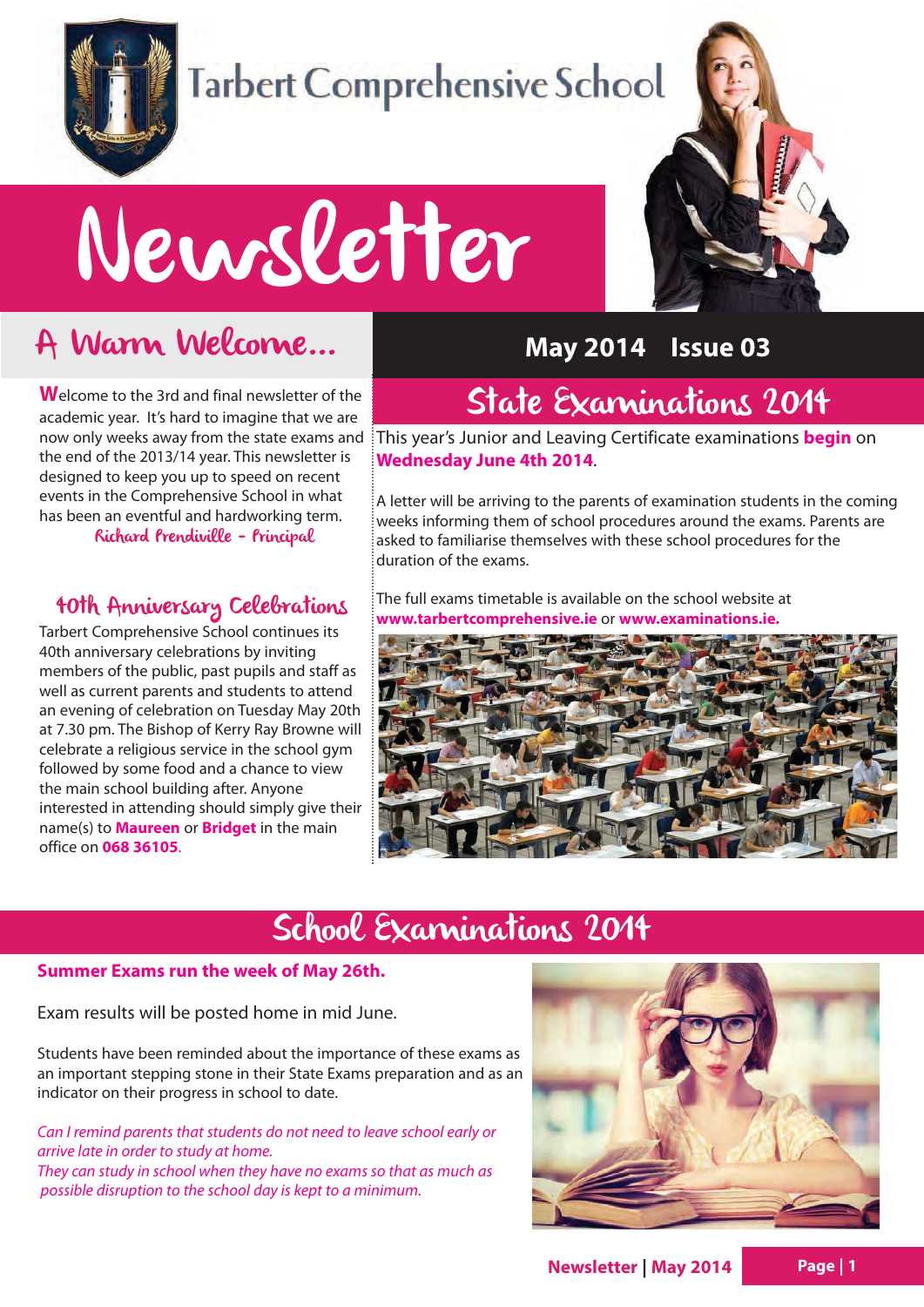## School Website

Please visit the schools new web page at

**www.tarbertcomprehensive.ie**

for up to date information on school news and events. The school calendar for 2014/15 can be downloaded under the 'Events Blog'. It may be advisable to print the calendar and keep it for consultation.

School policies, plans and procedures can also be viewed under the policies tab.



## School Awards

The annual school awards will be held on Thursday May 15th. Highlights on the night include:

- Students of the Year,
- Sportspersons of the Year
- Principals Award.

The school magazine will also be launched. Parents/students are asked to buy the magazine early to avoid disappointment.

Special guests on the night will present certificates to all nominees.

### School building

The Department of Education and Skills has granted Tarbert Comprehensive School funding for an additional 3 classrooms and 2 student bathrooms.

While the school had hoped for more accommodation it is nonetheless welcome funding on the schools 40th birthday that will enable us to cater for the school's student and staff into the future. I want to sincerely thank my predecessor, Mary McGillicuddy, for her foresight and hard work in putting much of the application together prior to her retirement. The support of the Parents Association is also to be commended. Tendering for the building will begin shortly. It would be hoped that the new classrooms would come online in September 2015.

This summer we are hoping to see a considerable amount of renovation work done across the school. The Board of Management has approved the creation of an additional computer lab within the existing building, at a substantial investment of school resources. Demand for the existing school computer labs continues to rise from many subject departments. It is hoped an additional lab will increase student access and reduce congestion.

Other changes planned include corridor painting, bathroom renovations and room extensions. The work is substantial and ambitious with support from the Board of Management as well as the Parents Association essential.

#### School Uniform Poll Results

Following the release of circular 0063/2013 around the issue of school uniforms - a survey of parental attitudes to the current school uniform was posted to every family in the school and the closing date for returns was 21/1/14. Approximately 550 questionnaires were dispatched and 366 were returned.

The main outcomes to the questions posed were:

- 98% of parents feel that in general that school uniforms are a good idea.
- 99% feel that a school uniform gives a school its own identity.
- 97% of parents want a school uniform for Tarbert Comprehensive School.
- 74% of parents want the crest incorporated (pre stitched) on to the school jumper.
- Of the choices given 84% want no blazer, 6% want a blazer and 10% want a blazer and jumper.
- 30% want shoes as a compulsory part of the uniform while the remainder do not.

Overall this survey indicates that parents are generally satisfied with the status quo and compared with other schools our uniform is functional and cost effective.

Consequently the Board of Management will be making no alteration to the existing school uniform.

## Future Planning

Work on finalising courses on offer at senior cycle from September 2014 is well underway. Going forward the school has yet again seen a very high demand for Transition Year with 48 students entering the programme. 122 students are progressing into LC1 where the school continues to offer as wide a curriculum as possible. **Unfortunately the LCA programme will not be running for the coming year.**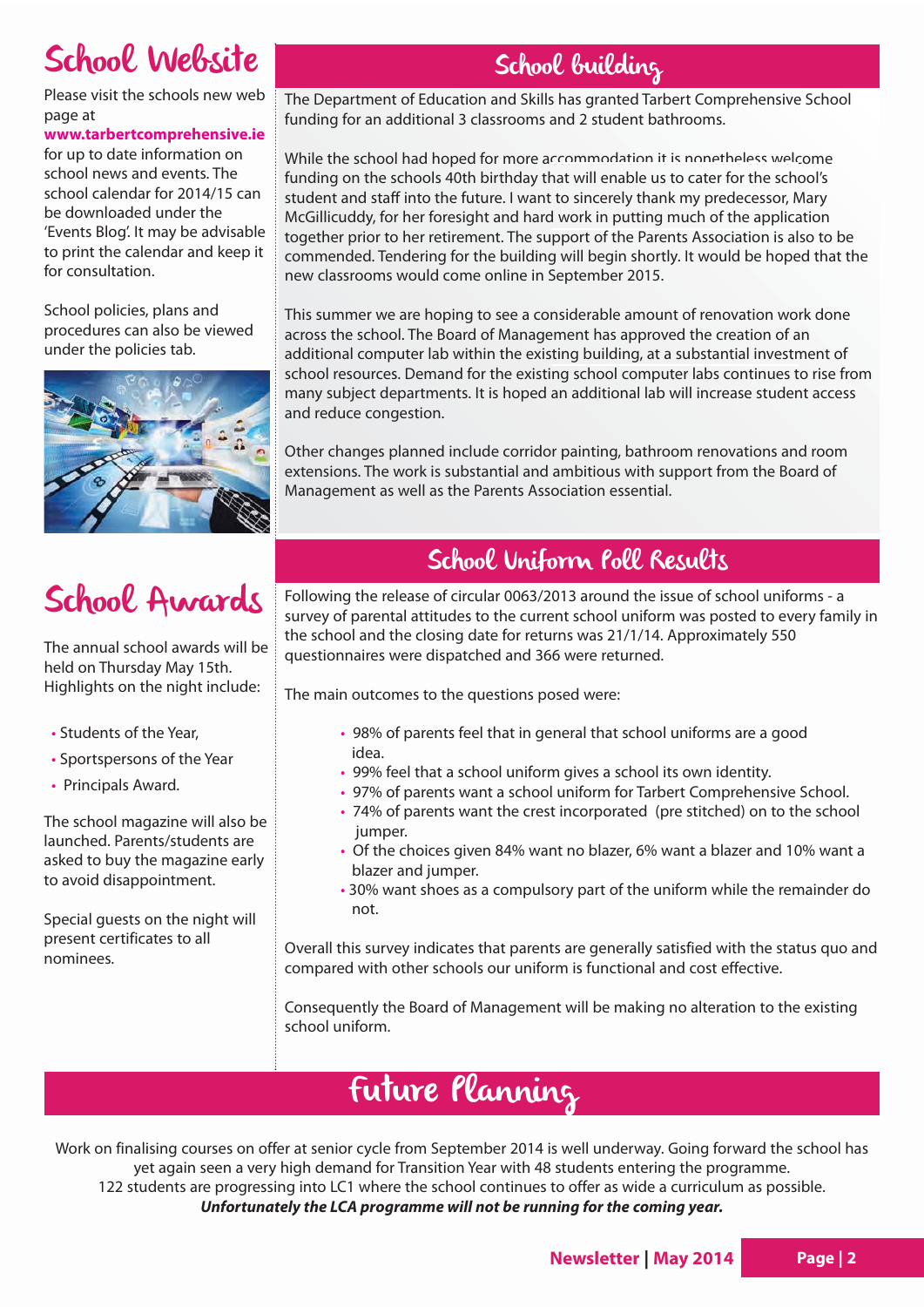## Extra Curricular School Activities

**I** want to pay tribute to our extra-curricular mentors and coaches who continue to give of their own personal time in the provision of a wide range of sporting, musical and cultural activities on offer in the school to our students.

These activities add to the holistic growth of our young people who are given every opportunity to flourish in their chosen field. Success in winning competitions or events is only part of their story; many of these teachers pursue mentoring our students simply for the love of the activity and the enrichment of our young people. To those teachers and the students involved I offer a sincere 'Thank You'. You make our school a better place.

In recent weeks I want to especially acknowledge the work of both the schools Rugby and GAA coaches for their successes and hard work. One of our LC1 Students Ben Betts has made the Irish Rugby team U18 team and has represented his country in international matches including away games against France and England.

Ben has been playing rugby with Young Munster and the Comp. for many years now. His success is also a great tribute to Mr. Trench as recognition for his years of dedication to the schools rugby contingent. We applaud Ben's success and wish him well in the years ahead. We are very proud of him.

Can I also congratulate the U16 1/2 GAA team who recorded a memorable win in the Munster final in Tralee on April 11th. The team guided by Mr. O'Shea, Mr. Killeen, Mr. McNamara and Eamon McElligott had a famous victory in a competition last won in 2001. Well done to all concerned.

Not to be outdone – the Girls GAA team were the 1st to deliver silverware to the school this year. The final was played in Charleville against Carrigaline of Cork and at the final whistle the score was 3-10 to 2-9 in Tarbert Comprehensive's favour. A special word of thanks to Laura Lavery (former student) the girls coach who has given much of her time to training the Girls GAA teams in the school and also to Mary Carrig. Many thanks also to Maria Somers, Mary O'Connor and Aisling Culhane teachers who were involved in the girl's progress.



#### Year Heads & Co-ordinators 2013 - 2014 Contacting us.. **The Year Heads for the academic year 2013/14**

|                                        | 1st Years Ms. R. O'Donoghue |
|----------------------------------------|-----------------------------|
|                                        | 2nd Years Ms. B. Neligan    |
|                                        | 3rd Years Mr. K. O'Keeffe   |
|                                        | LC1 Ms. C. O'Connor         |
|                                        | LC2 Mr. T. Culhane          |
| <b>LCA Co-ordinator Ms. L. Moloney</b> |                             |
| TY Co-ordinator Ms. M. Hogan           |                             |
| LCVP Co-ordinator Mr. P. McElligott    |                             |

You may contact any of the above by telephoning the school in the first instance.

Naturally all staff have formal timetabled classes and so may not be in a position to speak to you instantly but they will get back to you at their earliest convenience.

Please also note that it is vital appointments are made through the office should you wish to meet any of the above in person.